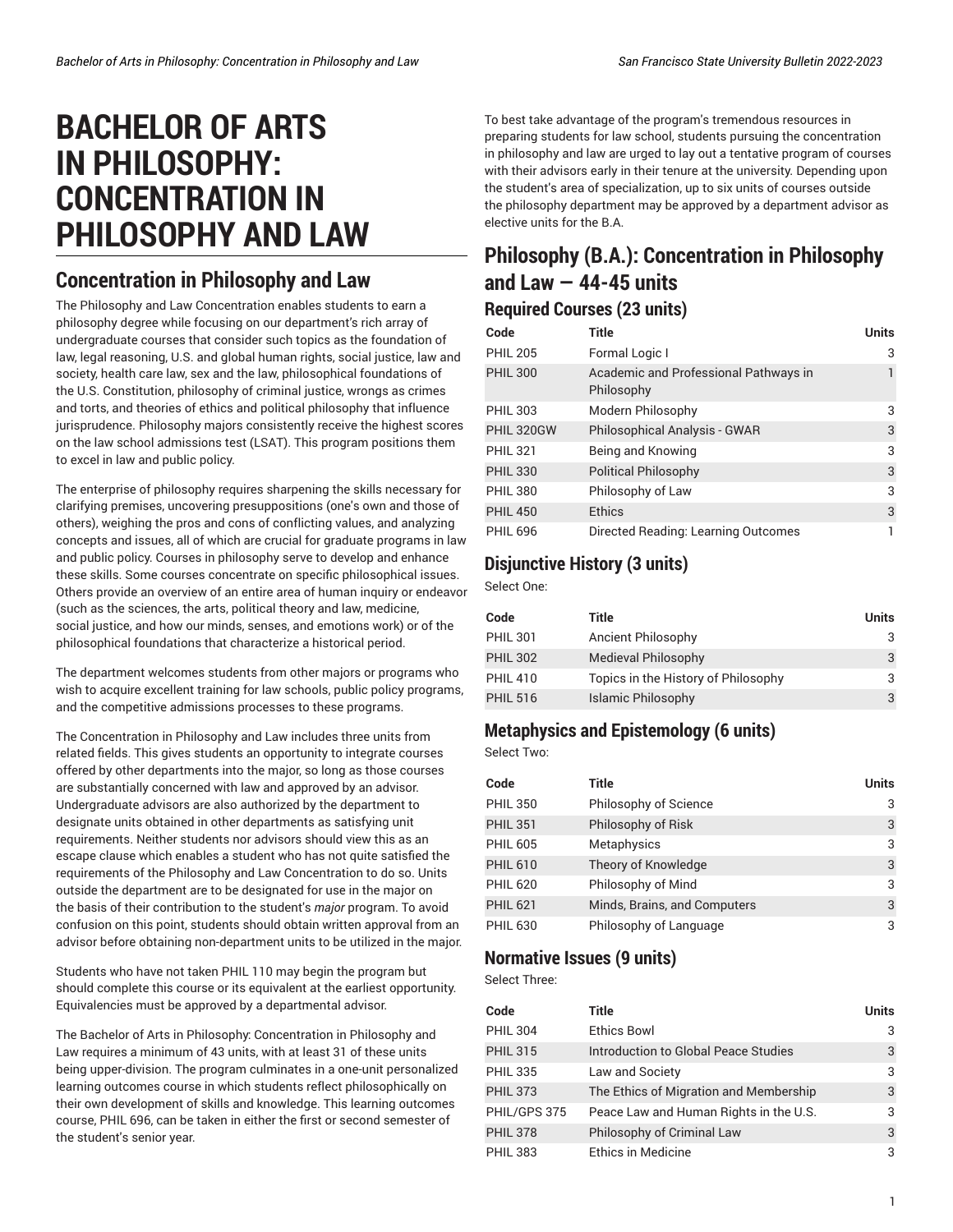| <b>PHIL 384</b>                    | Philosophy of Research Ethics                       | 3 |
|------------------------------------|-----------------------------------------------------|---|
| <b>PHIL 395</b>                    | Ethical Issues: Science and Technology              | 3 |
| <b>PHIL 430</b>                    | <b>Topics in Contemporary Philosophy</b>            | 3 |
|                                    | PHIL 435/I R 436 Human Rights in Global Perspective | 3 |
| <b>PHIL 436</b>                    | <b>Islamic Political Philosophy</b>                 | 3 |
| <b>PHIL 451</b>                    | <b>Feminist Moral Issues</b>                        | 3 |
| <b>PHIL 455/</b><br><b>SXS 569</b> | Sex and the Law                                     | 3 |
| <b>PHIL 470</b>                    | <b>Environmental Ethics</b>                         | 3 |
| <b>PHIL 494</b>                    | Philosophy and Personal Development                 | 3 |
|                                    |                                                     |   |

#### **Additional Course (3-4 units)**

Select one course from the following list or on advisement:

| Code                        | Title                                                         | <b>Units</b>   |
|-----------------------------|---------------------------------------------------------------|----------------|
| <b>AFRS 375</b>             | Law and the Black Community                                   | 3              |
| <b>AIS 205</b>              | American Indians and U.S. Laws                                | 3              |
| AIS 330                     | American Indian Law                                           | 3              |
|                             | ANTH/LABR 343 Women and Work                                  | 3              |
| <b>BECA 324</b>             | Law and Regulation of Electronic Media                        | 3              |
| C J 435/<br><b>LTNS 430</b> | Race, Crime, and Justice                                      | 3              |
| C J 501                     | <b>Criminal Law</b>                                           | 3              |
| <b>EDAD 763</b>             | <b>Law and Education</b>                                      | 3              |
| GPS/PHIL 375                | Peace Law and Human Rights in the U.S.                        | 3              |
| <b>HIST 470</b>             | The U.S. Constitution to 1896                                 | 3              |
| <b>HIST 471</b>             | The U.S. Constitution Since 1896                              | 3              |
| <b>HIST 472</b>             | The Supreme Court and Social Change in U.S.<br><b>History</b> | 3              |
| IR 330                      | World Law                                                     | 4              |
| IR 332/C J 505              | <b>International Criminal Law</b>                             | 4              |
| <b>JOUR 307</b>             | News Media Law                                                | 3              |
| JS/HIST 318                 | The Holocaust and Law: Complicity, Dissent, and<br>Correction | 3              |
| LABR 650                    | Labor Law: An Introduction and Overview                       | 3              |
| <b>PLSI 308</b>             | Research and Writing for Public Law                           | 4              |
| <b>PLSI/I R 422</b>         | Law and Courts in Comparative Perspective                     | 4              |
| PLSI/SXS/WGS<br>470         | The Politics of Sex and Reproduction                          | $\overline{4}$ |
| <b>PLSI 478</b>             | <b>Judicial Process</b>                                       | 4              |
| <b>PLSI 552</b>             | Individual Rights and the Constitution                        | 4              |
| <b>PLSI 553</b>             | Legal Issues                                                  | 4              |
| <b>PLSI 561</b>             | Jurisprudence                                                 | 4              |
| <b>RRS 250</b>              | Race, Ethnicity and Power in America                          | 3              |
| <b>SOC 457</b>              | Sociology of Law                                              | $\sqrt{4}$     |
| USP/PLSI 513/<br>GEOG 668   | Politics, Law, and the Urban Environment                      | 4              |
| <b>SXS 455</b>              | Sex, Power, and Politics                                      | 3              |
| <b>WGS 534</b>              | Gender and the Law                                            | 3              |
| <b>WGS 536</b>              | Gender, Globalization, and Women's Human Rights               | 3              |
| <b>WGS 563</b>              | Gender, Sexuality, and the Politics of Mobility               | 3              |

#### **Complementary Studies for Philosophy Majors**

Twelve units of Complementary Studies are required of all candidates for the Bachelor of Arts degree in Philosophy. These units must come from courses bearing a prefix other than PHIL, and not cross-listed with PHIL. Philosophy majors may pursue a multitude of pathways toward completing this requirement, designed by the student with approval of a department advisor.

### **First-Time Student Roadmap (4 Year)**

- 1. In order to choose your English Composition A2 course and your QR/Math B4 course, please complete the online advising activities at [writingadvising.sfsu.edu \(https://writingadvising.sfsu.edu/](https://writingadvising.sfsu.edu/)) and [mathadvising.sfsu.edu \(https://mathadvising.sfsu.edu/](https://mathadvising.sfsu.edu/)). Questions? Contact Gator [Smart](https://gatorsmartstart.sfsu.edu/) Start. ([https://gatorsmartstart.sfsu.edu/\)](https://gatorsmartstart.sfsu.edu/)
- 2. Select the row that matches your English course choice for A2.\*
- 3. Select the column that matches your QR/Math course choice for B4.
- 4. Click the Roadmap that lines up with your row and column.

For example, if you select ENG 104/ENG 105 and a multi-semester QR/ math sequence for your first year, then choose Roadmap D.

| <b>Course Choice</b>   | <b>One-Semester Course</b>                                                                                                                                                     | <b>Two-Semester</b><br><b>Sequence or Support</b><br>Course                                                                                                                      |
|------------------------|--------------------------------------------------------------------------------------------------------------------------------------------------------------------------------|----------------------------------------------------------------------------------------------------------------------------------------------------------------------------------|
| <b>ENG 114</b>         | Roadmap A (http://<br>bulletin.sfsu.edu/<br>colleges/liberal-<br>creative-arts/<br>philosphy/ba-<br>philosophy-<br>concentration-<br>philosophy-law/<br>roadmap-i-ii-eng/)     | Roadmap C (http://<br>bulletin.sfsu.edu/<br>colleges/liberal-<br>creative-arts/<br>philosphy/ba-<br>philosophy-<br>concentration-<br>philosophy-law/<br>roadmap-iii-iv-eng/)     |
| <b>ENG 104/ENG 105</b> | Roadmap B (http://<br>bulletin.sfsu.edu/<br>colleges/liberal-<br>creative-arts/<br>philosphy/ba-<br>philosophy-<br>concentration-<br>philosophy-law/<br>roadmap-i-ii-stretch/) | Roadmap D (http://<br>bulletin.sfsu.edu/<br>colleges/liberal-<br>creative-arts/<br>philosphy/ba-<br>philosophy-<br>concentration-<br>philosophy-law/<br>roadmap-iii-iv-stretch/) |

\* Composition for Multilingual Students: If taking ENG 209 as your first English course, choose the ENG 114 row. If taking ENG 201 or ENG 212 for your first English course, choose the ENG 104/ENG 105 row.

### **Transfer Student Roadmap (2 Year)**

For students with an AA-T in **Philosophy**. This [roadmap](http://bulletin.sfsu.edu/colleges/liberal-creative-arts/philosphy/ba-philosophy-concentration-philosophy-law/phil-roadmap/) opens in a new [tab](http://bulletin.sfsu.edu/colleges/liberal-creative-arts/philosphy/ba-philosophy-concentration-philosophy-law/phil-roadmap/) ([http://bulletin.sfsu.edu/colleges/liberal-creative-arts/philosphy/ba](http://bulletin.sfsu.edu/colleges/liberal-creative-arts/philosphy/ba-philosophy-concentration-philosophy-law/phil-roadmap/)[philosophy-concentration-philosophy-law/phil-roadmap/](http://bulletin.sfsu.edu/colleges/liberal-creative-arts/philosphy/ba-philosophy-concentration-philosophy-law/phil-roadmap/)).

For students with an AA-T in **Social Justice Studies**. This [roadmap](http://bulletin.sfsu.edu/colleges/liberal-creative-arts/philosphy/ba-philosophy-concentration-philosophy-law/sjs-roadmap/) opens [in a new tab \(http://bulletin.sfsu.edu/colleges/liberal-creative-arts/](http://bulletin.sfsu.edu/colleges/liberal-creative-arts/philosphy/ba-philosophy-concentration-philosophy-law/sjs-roadmap/) [philosphy/ba-philosophy-concentration-philosophy-law/sjs-roadmap/](http://bulletin.sfsu.edu/colleges/liberal-creative-arts/philosphy/ba-philosophy-concentration-philosophy-law/sjs-roadmap/)).

For students with an AA-T in **Law, Public Policy and Society**. [This](http://bulletin.sfsu.edu/colleges/liberal-creative-arts/philosphy/ba-philosophy-concentration-philosophy-law/lpps-roadmap/) [roadmap](http://bulletin.sfsu.edu/colleges/liberal-creative-arts/philosphy/ba-philosophy-concentration-philosophy-law/lpps-roadmap/) opens in a new tab ([http://bulletin.sfsu.edu/colleges/liberal](http://bulletin.sfsu.edu/colleges/liberal-creative-arts/philosphy/ba-philosophy-concentration-philosophy-law/lpps-roadmap/)[creative-arts/philosphy/ba-philosophy-concentration-philosophy-law/](http://bulletin.sfsu.edu/colleges/liberal-creative-arts/philosphy/ba-philosophy-concentration-philosophy-law/lpps-roadmap/) [lpps-roadmap/](http://bulletin.sfsu.edu/colleges/liberal-creative-arts/philosphy/ba-philosophy-concentration-philosophy-law/lpps-roadmap/)).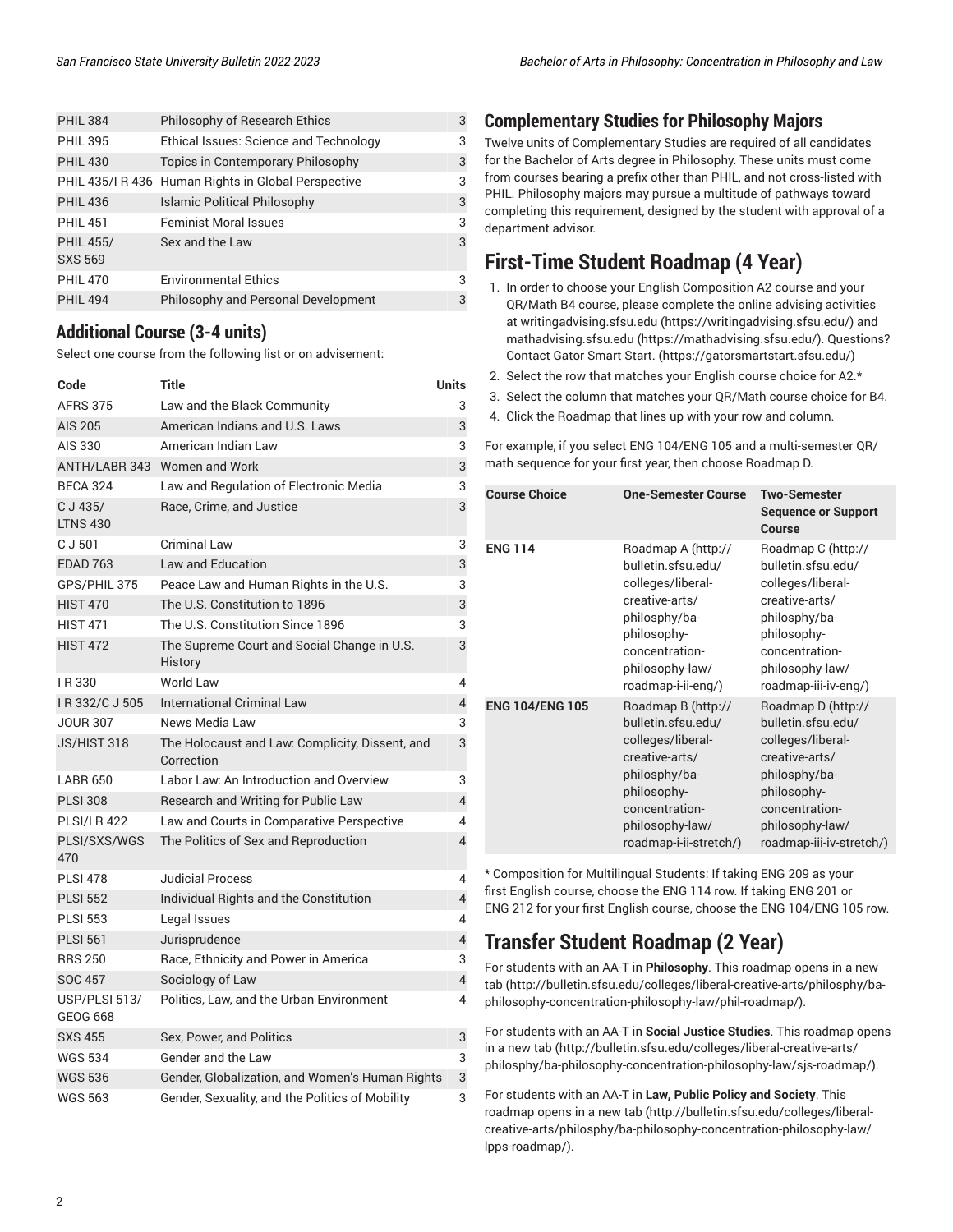### **This degree program is an approved pathway ("similar" major) for students earning the ADT in Social Justice Studies**

California legislation SB 1440 (2009) mandated the creation of the Associate Degree for Transfer (ADT) to be awarded by the California Community Colleges. Two types of ADTs are awarded: Associate in Arts for Transfer (AA-T) and Associate in Science for Transfer (AS-T).

Note: no specific degree is required for admission as an upper-division student. However, the ADT includes specific guarantees related to admission and graduation and is designed to clarify the transfer process and strengthen lower-division preparation for the major.

An ADT totals 60 units and in most cases includes completion of all lower-division General Education requirements and at least 18 units in a specific major. (The Biology, Chemistry, and Environmental Science AS-T degrees defer 3 units in lower-division GE area C and 3 units in lowerdivision GE area D until after transfer.) Students pursuing an ADT are guaranteed admission to the CSU if minimum eligibility requirements are met, though not necessarily to the CSU campus of primary choice.

Upon verification that the ADT has been awarded prior to matriculation at SF State, students are guaranteed B.A. or B.S. completion in 60 units if pursuing a "similar" major after transfer. Determinations about "similar" majors at SF State are made by faculty in the discipline.

Degree completion in 60 units cannot be guaranteed when a student simultaneously pursues an additional major, a minor, certificate, or credential.

A sample advising roadmap for students who have earned an ADT and continue in a "similar" major at SF State is available on the Roadmaps tab on the degree requirements page for the major. The roadmap displays:

- How many lower-division units required for the major have been completed upon entry based on the award of a specific ADT;
- Which lower-division requirements are considered complete upon entry based on the award of a specific ADT;
- How to complete the remaining 60 units for the degree in four semesters.

Students who have earned an ADT should seek advising in the major department during the first semester of attendance.

### **General Advising Information for Transfer Students**

- 1. Before transfer, complete as many lower-division requirements or electives for this major as possible.
- 2. The following courses are not required for admission but are required for graduation. Students are strongly encouraged to complete these units before transfer; doing so will provide more flexibility in course selection after transfer.
	- a course in U.S. History
	- a course in U.S. & California Government

For information about satisfying the requirements described in (1) and (2) above at a California Community College (CCC), please visit [http://](http://assist.org) [www.assist.org](http://assist.org) [\(http://assist.org\)](http://assist.org). Check any geographically accessible CCCs; sometimes options include more than one college. Use ASSIST to determine:

- Which courses at a CCC satisfy any lower-division major requirements for this major;
- Which courses at a CCC satisfy CSU GE, US History, and US & CA Government requirements.

Remedial courses are not transferable and do not apply to the minimum 60 semester units/90 quarter units required for admission.

Additional units for courses that are repeated do not apply to the minimum 60 units required for upper-division transfer (for example, if a course was not passed on the first attempt or was taken to earn a better grade).

Before leaving the last California Community College of attendance, obtain a summary of completion of lower-division General Education units (IGETC or CSU GE Breadth). This is often referred to as a GE certification worksheet. SF State does not require delivery of this certification to Admissions, but students should retain this document for verifying degree progress after transfer.

Credit for Advanced Placement, International Baccalaureate, or College-Level Examination Program courses: AP/IB/CLEP credit is not automatically transferred from the previous institution. Units are transferred only when an official score report is delivered to SF State. Credit is based on the academic year during which exams were taken. Refer to the University Bulletin in effect during the year of AP/IB/CLEP examination(s) for details regarding the award of credit for AP/IB/CLEP.

Students pursuing majors in science, technology, engineering, and mathematics (STEM) disciplines often defer 6-9 units of lower-division General Education in Areas C and D until after transfer to focus on preparation courses for the major. This advice does not apply to students pursuing associate degree completion before transfer.

### **Transferring From Institutions Other Than CCCs or CSUs**

Review SF State's lower-division General Education requirements. Note that, as described below, the four basic skills courses required for admission meet A1, A2, A3, and B4 in the SF State GE pattern. Courses that fulfill the remaining areas of SF State's lower-division GE pattern are available at most two-year and four-year colleges and universities.

Of the four required basic skills courses, a course in critical thinking (A3) may not be widely offered outside the CCC and CSU systems. Students should attempt to identify and take an appropriate course no later than the term of application to the CSU. To review more information about the A3 requirement, please visit [bulletin.sfsu.edu/undergraduate-education/](/undergraduate-education/general-education/lower-division/#AAEL) [general-education/lower-division/#AAEL.](/undergraduate-education/general-education/lower-division/#AAEL)

Waiting until after transfer to take a single course at SF State that meets both US and CA/local government requirements may be an appropriate option, particularly if transferring from outside of California.

### **All Students Must Meet the Transfer Eligibility Requirements Outlined Below for Admission.**

For more information, visit the [Undergraduate](http://bulletin.sfsu.edu/undergraduate-admissions/) Admissions section [\(http://](http://bulletin.sfsu.edu/undergraduate-admissions/) [bulletin.sfsu.edu/undergraduate-admissions/](http://bulletin.sfsu.edu/undergraduate-admissions/)).

• Complete 60 or more transferable semester units or 90 or more quarter units.